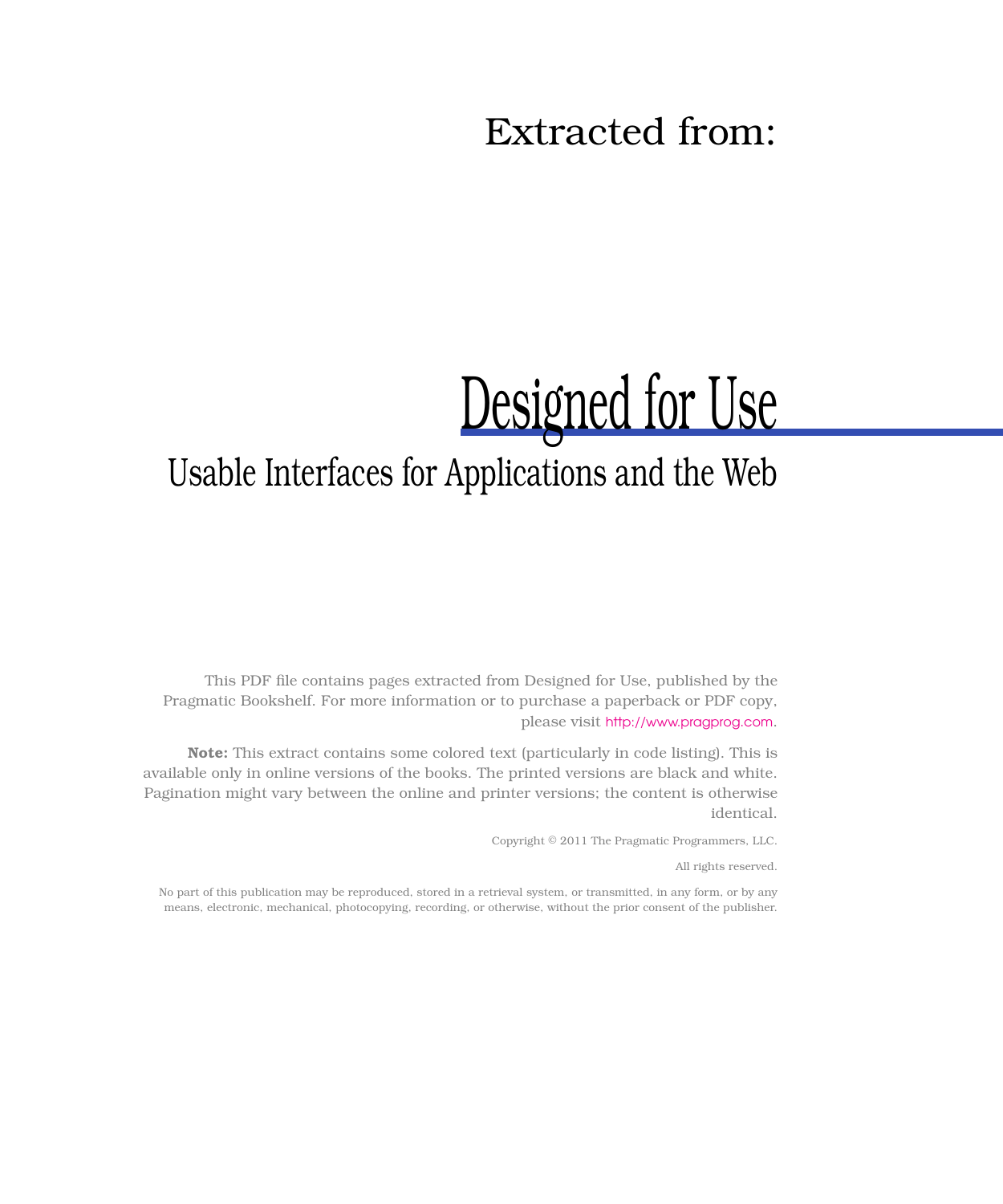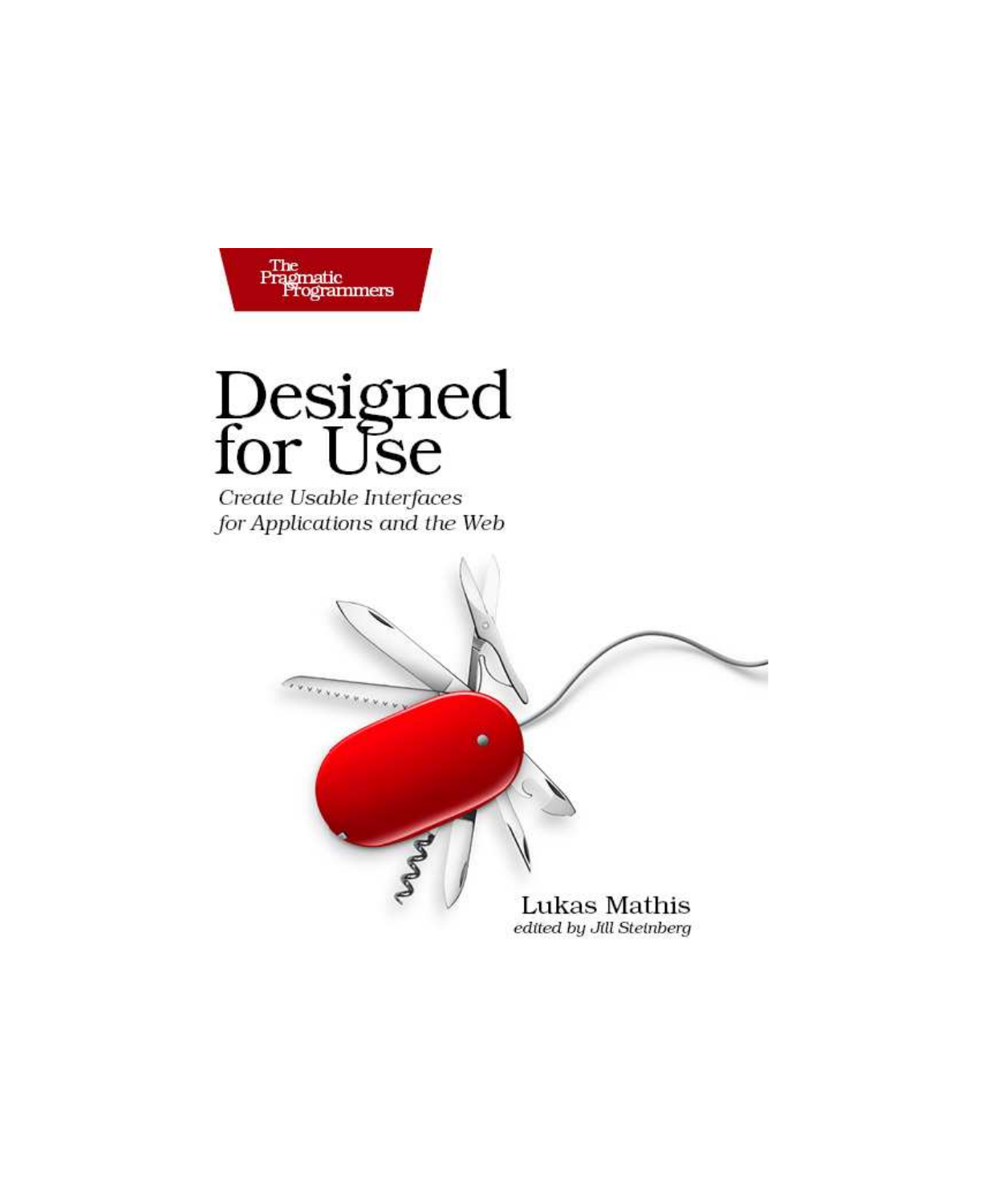

### Chapter 11

Paper Prototype Testing

|          | WWW    |                |
|----------|--------|----------------|
| Research | Design | Implementation |

#### What's the Technique?

In the previous chapter, I explained how to sketch your product. I said that you should sketch before you commit to code because sketches are easier to change. But I kind of skirted around the issue of how you know what changes to make.

In some cases, issues with a design—such as features that are available at the wrong time or overcrowded screens—become obvious once you see it sketched out before you.

But in other cases, it's not obvious. When is a design good? If you have more than one idea of how to do something, which idea will work best? Where are the issues with your current idea? This chapter will help you find answers to these questions.

Your sketches are basically primitive forms—prototypes, if you like of your product. As such, you can run usability tests with them and see whether your designs work the way you expect them to work. The easiest way to do that is to show them to people and see whether they understand them.

If you're working alone or in a small team, feel free to skip the part of this chapter that explains how to run full usability tests with paper prototypes.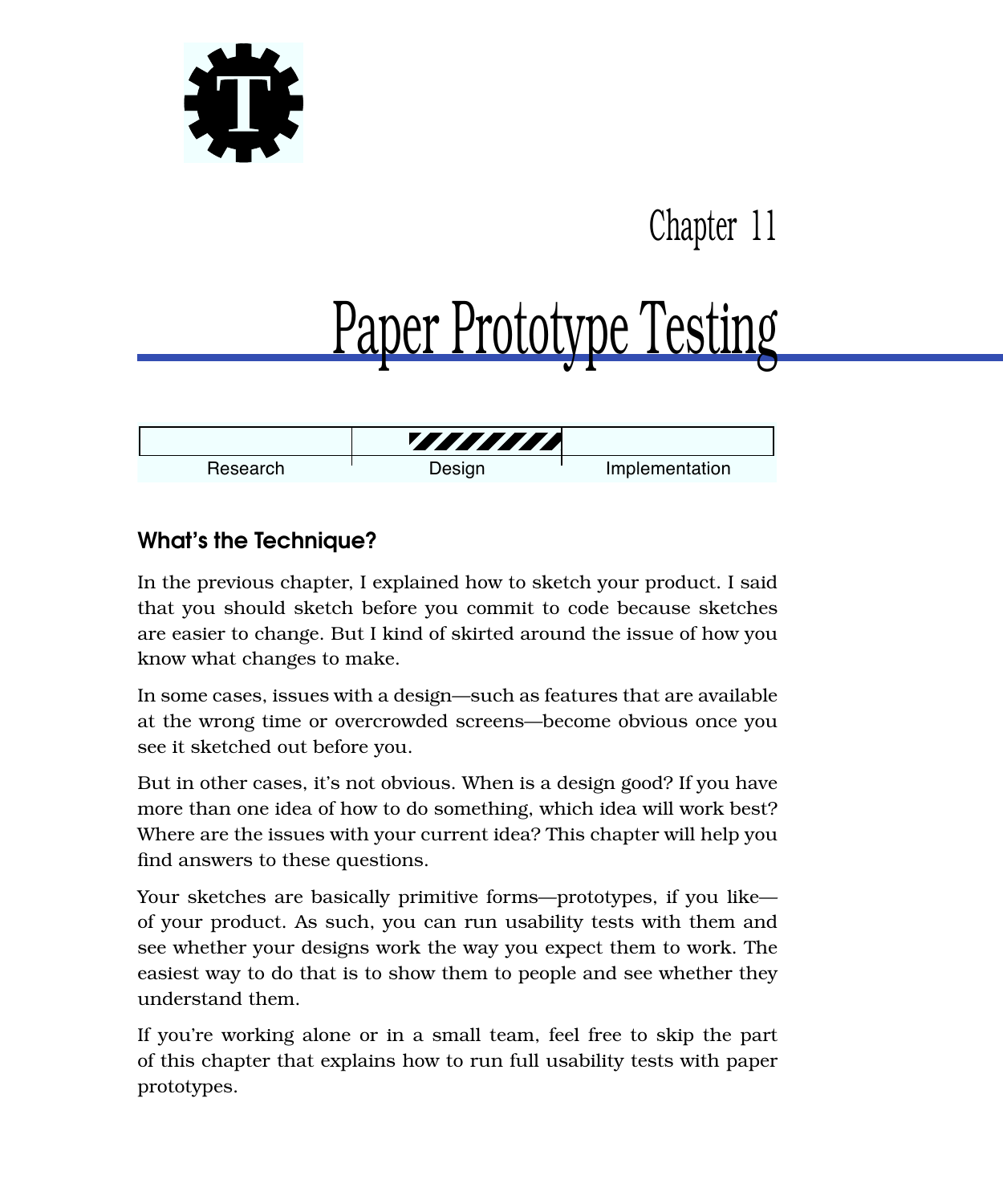#### Why Is This a Good Idea?

The earlier you find issues with your design, the easier it is to fix them. Every problem you fix with a pencil on paper is a problem you don't have to fix in code.

#### Are There Any Prerequisites?

You should have started doing sketches.

#### 11.1 Guerilla Paper Prototype Testing

At this point in the process, you have static representations of your product. Whether it's simple, crude sketches, wireframes, or detailed mock-ups, your product exists in the form of a series of pictures.

At its most basic, paper prototype testing simply means you get a real person to "interact" with those pictures in order to gauge whether your planned user interface is understandable to your users. This could be as simple as showing somebody a drawing of a user interface and asking them something like "If you wanted to change the font size of the text document on this screen, where would you click?"

You need a reasonably detailed sketch, wireframe, or mock-up of one of your product's screens to do paper prototype tests. Then, find somebody willing to spend five minutes with you. Show them the screen, and ask a generic question: *"What do you see on this screen? What do you suppose this product could be used for?"*

Alternatively, you can ask a simple task-based question: *"If you had to use this application to add a picture to a document, what would you do?"*

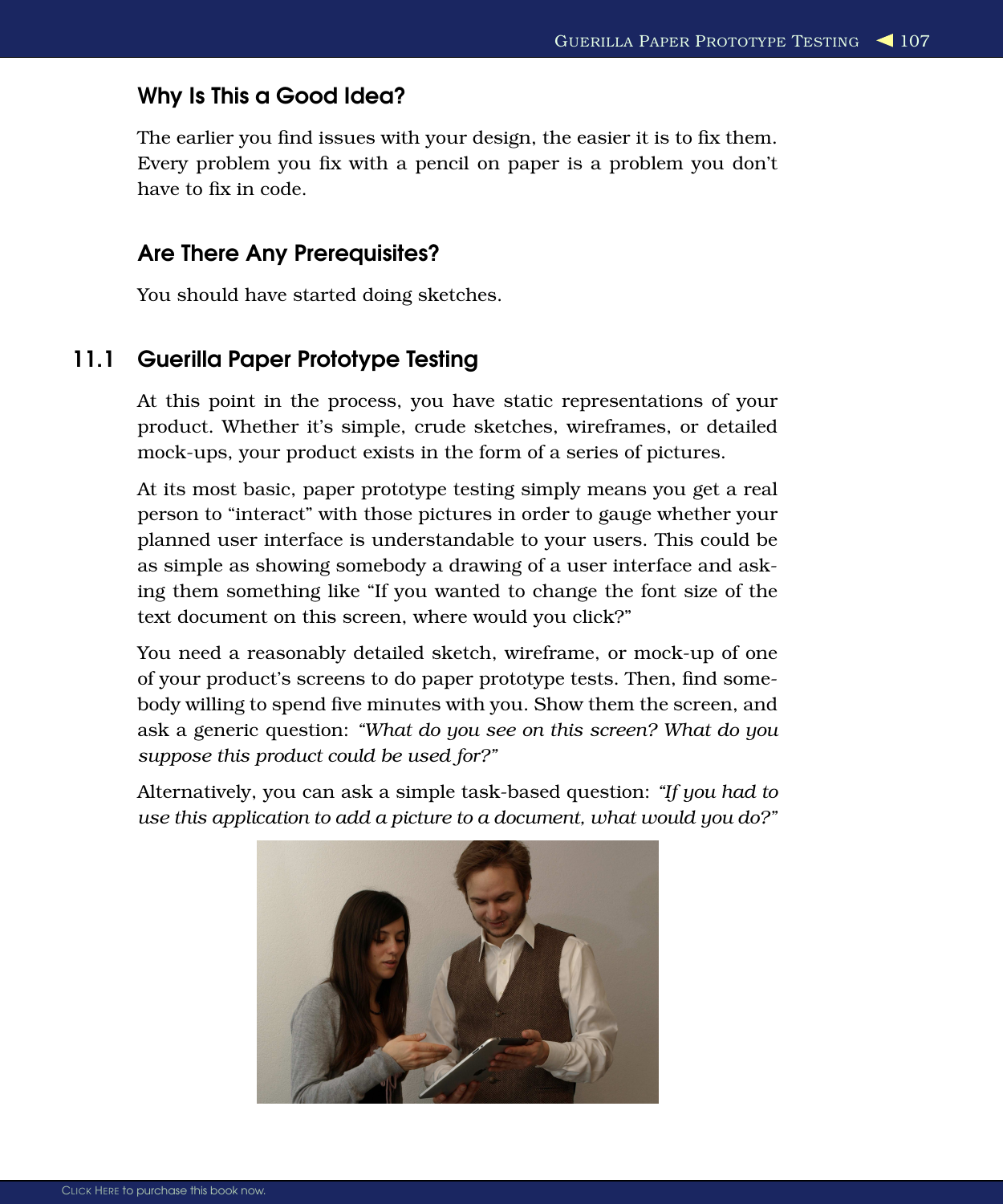#### Paper?

This chapter is about "paper prototypes," but the "paper" part isn't meant too literally. You don't necessarily need to do sketches on paper to do these kinds of tests. You can also do mock-ups on a computer and print them out. Or, instead of printing them, put them on a tablet computer, and show that to people. You could even create a simple interactive prototype of your product by putting sketches into an application like PowerPoint or Keynote.

I guess this chapter should really be called "how to do usability tests with (mostly but sometimes not entirely) static sketches or mock-ups of your final product," but that didn't fit into the book's layout.

This kind of test will give you a general idea of whether people understand your design and what parts people don't get. That way, you know where you have to make changes and where you're on the right track.

Simply showing people a mock-up of one screen of your product helps you understand whether people understand that screen. This is useful, but we can go a step further and test interactions. To do this, prepare more than one screen in advance. If you need pop-up elements or other elements that have to be added or removed from the screen, also prepare them in advance; draw them on Post-it notes so you can easily add them to the prototype.

Prepared in this way, you can run actual task-based usability tests. Of course, you can't let people veer too far off track, but if they do, you already know that there's a problem with your design, because people don't follow the path you expected them to take.

You can do this type of simple test with pretty much anyone. It takes only a few minutes, and it's quite easy to explain:

I'm working on a new Twitter app. You know what Twitter is? OK, great. I'm currently working on the design of my app, and I'm trying to figure out whether people understand what I've done. You know, when you work on something for weeks, you lose any objectivity, and it's hard for me to tell whether what I'm doing makes sense to anyone else. I was wondering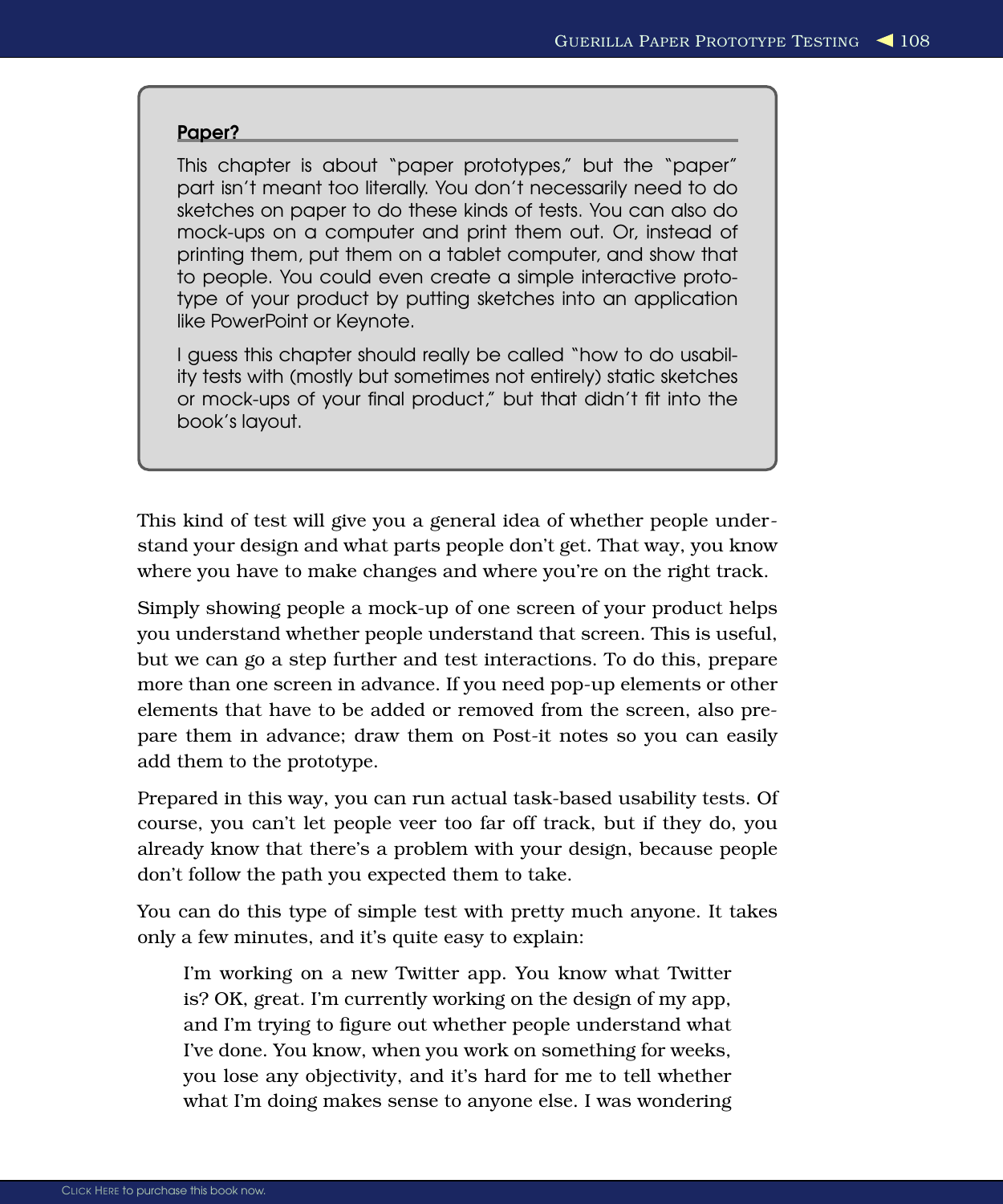whether I could show you some of these designs and ask you a few questions about them to see whether people can figure them out? It won't take more than five minutes.

You can start doing this with friends and family members to get used to running these tests. Then, ask random people. A good place to start is a café. People usually have a few minutes to spare.

Once you see how people interpret your designs, it will be easy to figure out where your designs work and where potential problems lie.

#### 11.2 Running Full Usability Tests with Paper Prototypes

The simple tests I've described so far will allow you to do some early usability testing on your designs. There is, of course, a much more elaborate way of doing prototype testing. I don't recommend this process for most smaller teams, but if you have the time and the people required to do such tests, they can give great feedback even before a single line of code is written.

A prototype typically represents only a subset of your finished product. Not every screen of your final product will be part of your prototype. Not every feature will be represented. For this reason, prototype usability tests are almost always based on specific tasks: you will give a person a specific task and ask that person to execute that task on your prototype. That way, you have a pretty good idea of what screens and UI elements you will need to prepare.

So, the first thing you want to do is define tasks you want to test.

#### Defining Tasks

Now that you've created a storyboard and mock-ups, you probably have a pretty good idea of where potential user interaction problems might be found. If it was hard to come up with a user interface for a feature, this is probably something you want to test early. If it is a critical, central feature of your product, it's definitely something you want to test early. Pick the features that are important to your product, that you think might be hard to use, or that you think might cause problems.

Next, come up with tasks that use these areas of your product. You can draw upon the user research you did in the first part of the book, if you need.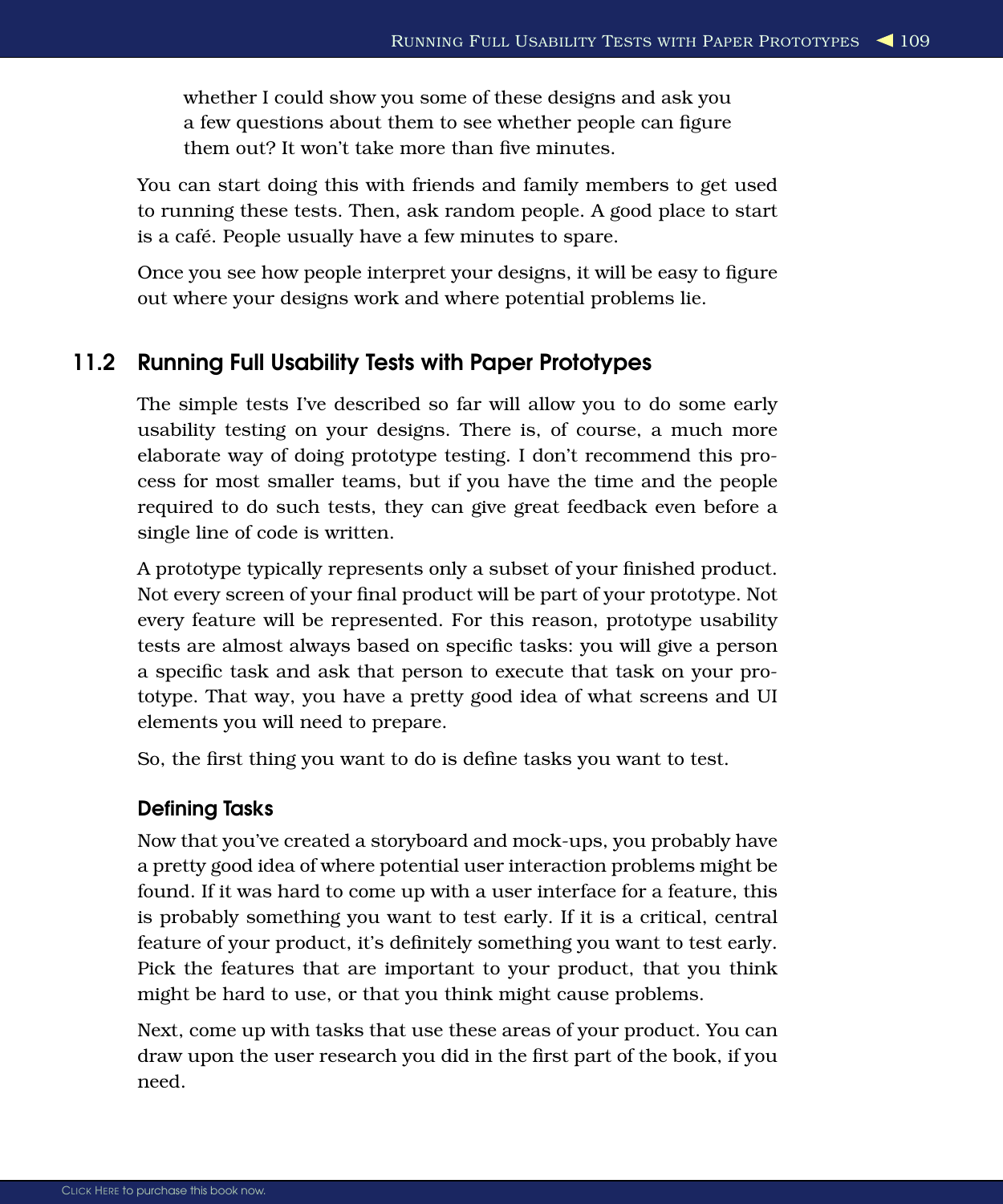Remember that you're not looking for opinions. Usability tests are not focus groups. The goal of a usability test is to observe people as they interact with your design so that you can find flaws in the interaction design. Pick tasks that cause people to actually use the product.

It's important that the task not be too prescriptive; tell the user what goal he has to achieve, rather than what steps he has to follow. The task should *not* look like this:



A task like this tells you only whether people are capable of following instructions. It doesn't tell you whether your product is usable. Instead, the task description should state the goals and leave the individual steps up to the user. It should look something like this:

> You are at one of your company's customer events. You want to take a picture of the room and publish it on your company's Twitter account.

This is a scenario one of your users might find himself in. It will show you how somebody in this situation might interact with your product.

Perhaps counterintuitively, tasks are one area where you should avoid using your official terminology. If you use words in the task description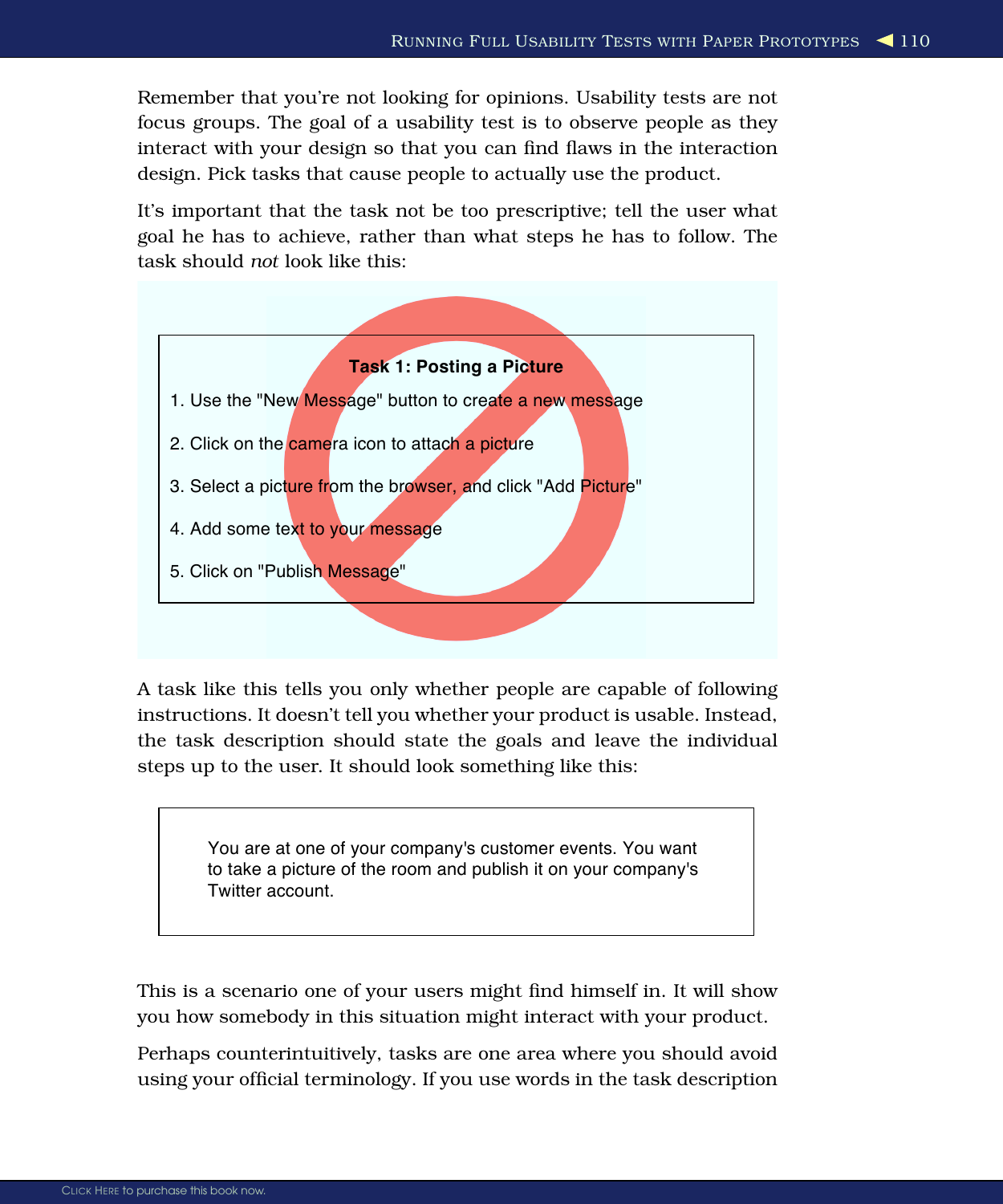that people can find in the user interface, you are essentially giving them a hint about how to perform the task.

It's a good idea to prepare at least five or six tasks; more is better. Each task should take between two and ten minutes. It's likely that you won't make it through all of the tasks, but it's hard to tell before doing the actual test, so it's better to be prepared if people blow through your tasks quickly.

#### Creating the Paper Prototype

Based on the tasks you've come up with, it's pretty easy to tell which screens you will need to show to people (but be liberal when deciding which screens to include in your prototype; people may not always take the most obvious steps toward the goals you've set).

You can use existing sketches for paper prototypes, if they're not *too* crude and simple. Using very simple sketches can cause problems if they are not easily readable by people who are not already familiar with your product.

To turn a sketch or mock-up into something suitable for a usability test, you need to add the user interface elements surrounding your own user interface. For example, if you're testing a website, add relevant parts of the browser user interface to the prototype (forward and back buttons, the address bar, the title bar, and so on). Similarly, if you're testing an application, you should add the menu bar and maybe even parts of the desktop if it is an application running on a desktop operating system.

After you've created the screens, you should think about state changes on individual screens.

What happens if somebody clicks a drop-down menu? You should prepare any pop-up windows in advance. Some people like to use Post-it notes for them, which makes it easy to stick them to the paper prototype once the user activates them.

What happens if the user has to type data into a field? There are several ways of handling this. If you are not going to reuse the paper prototype, you can simply give people a pencil and an eraser and let them change the data on the screen using these tools. If you are going to reuse the prototype (say, you're doing more than one test), you could use transparencies. Put them over your prototype, and let people draw on the transparency.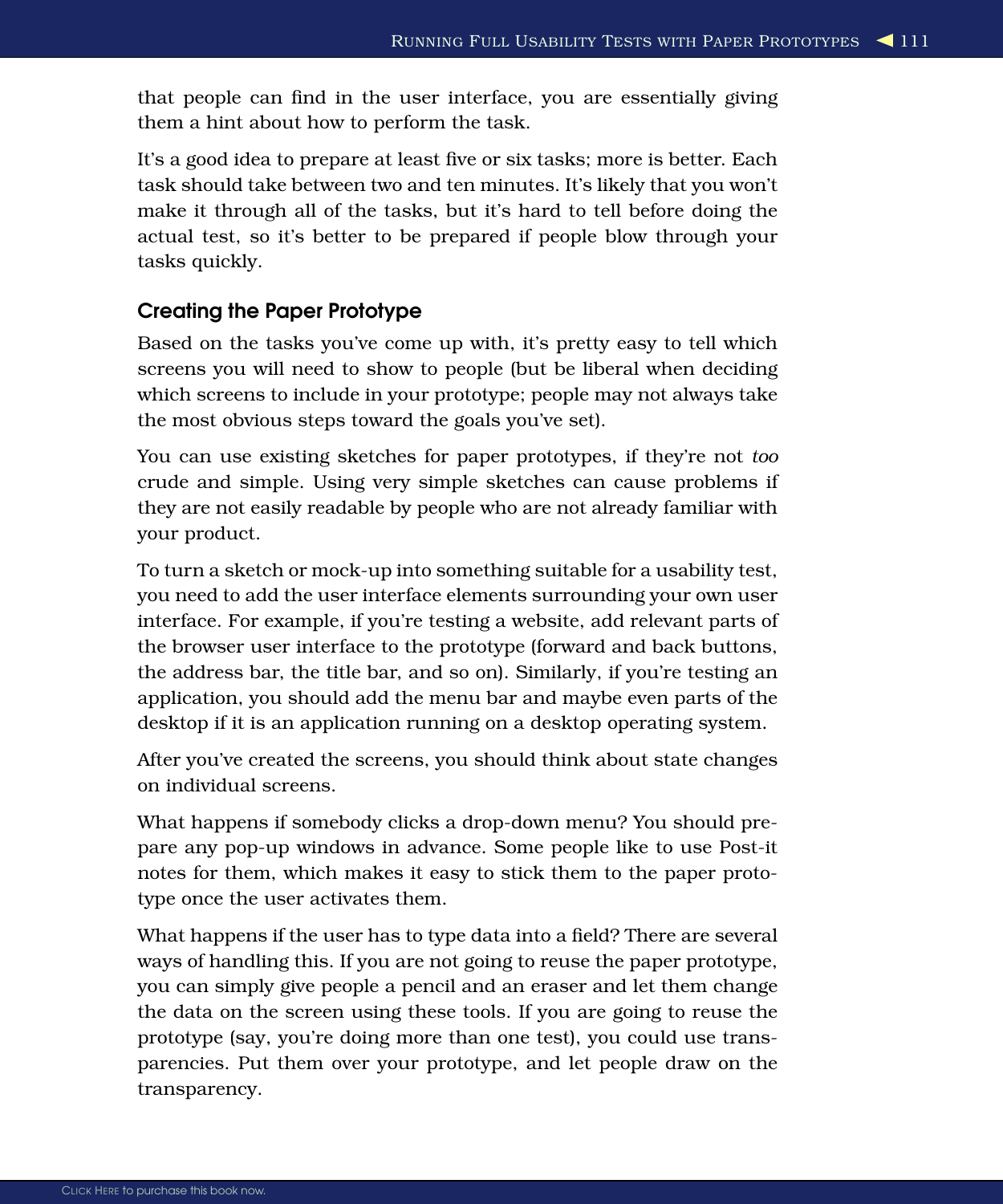Finally, you should print each task on its own piece of paper. Since you don't know how many tasks a user will get through, using individual pieces of paper for each task allows you to hand out tasks as you go along or switch the order of the tasks on the fly if you need to do so.

At this point, you should run through each task. Make sure that the individual goals are feasible and that you've included every screen and pop-up element you're likely to need.

#### Paper Prototype Creation Checklist

- $\Box$  Prepare all the screens people are likely to progress through while doing your tasks. Don't make them too crude.
- Add the surrounding user interface elements (such as browser windows around sketches of a website) where necessary.
- $\Box$  Create the pop-up elements you might need.
- Prepare some way for people to draw on top of your prototype.
- $\Box$  Print out the tasks on individual pieces of paper.
- Do a test run of each task, and make sure you've prepared all of the screens and pop-up elements you're likely to need.

#### Preparing for the Test

To run a usability test with your paper prototype, you need at least one additional person: the person who is going to do the tasks. This person is sometimes called the test subject, but since you're not testing this person, I usually call her the tester. She's the one who is testing your design, after all.

I won't go into great depth on how to recruit testers in this book. There are many good resources on the topic, $<sup>1</sup>$  but generally, pretty much any-</sup> one outside of your company will do. It's best to avoid recruiting testers from within your company. They are too familiar with your product and your company's jargon; this familiarity may mask usability problems with your product. It sometimes makes sense to recruit testers from your product's target audience, but generally, it doesn't matter too much. Almost anybody will do, including friends and family.

How many tests should you run with any version of the paper prototype? Paper prototypes take a bit of time to create, so it makes sense to test each prototype with more than just one person. Additionally, with a paper prototype, it's easily possible to make small adjustments

<sup>1.</sup> This Nielsen Norman report does a great job: <http://www.nngroup.com/reports/tips/recruiting/>.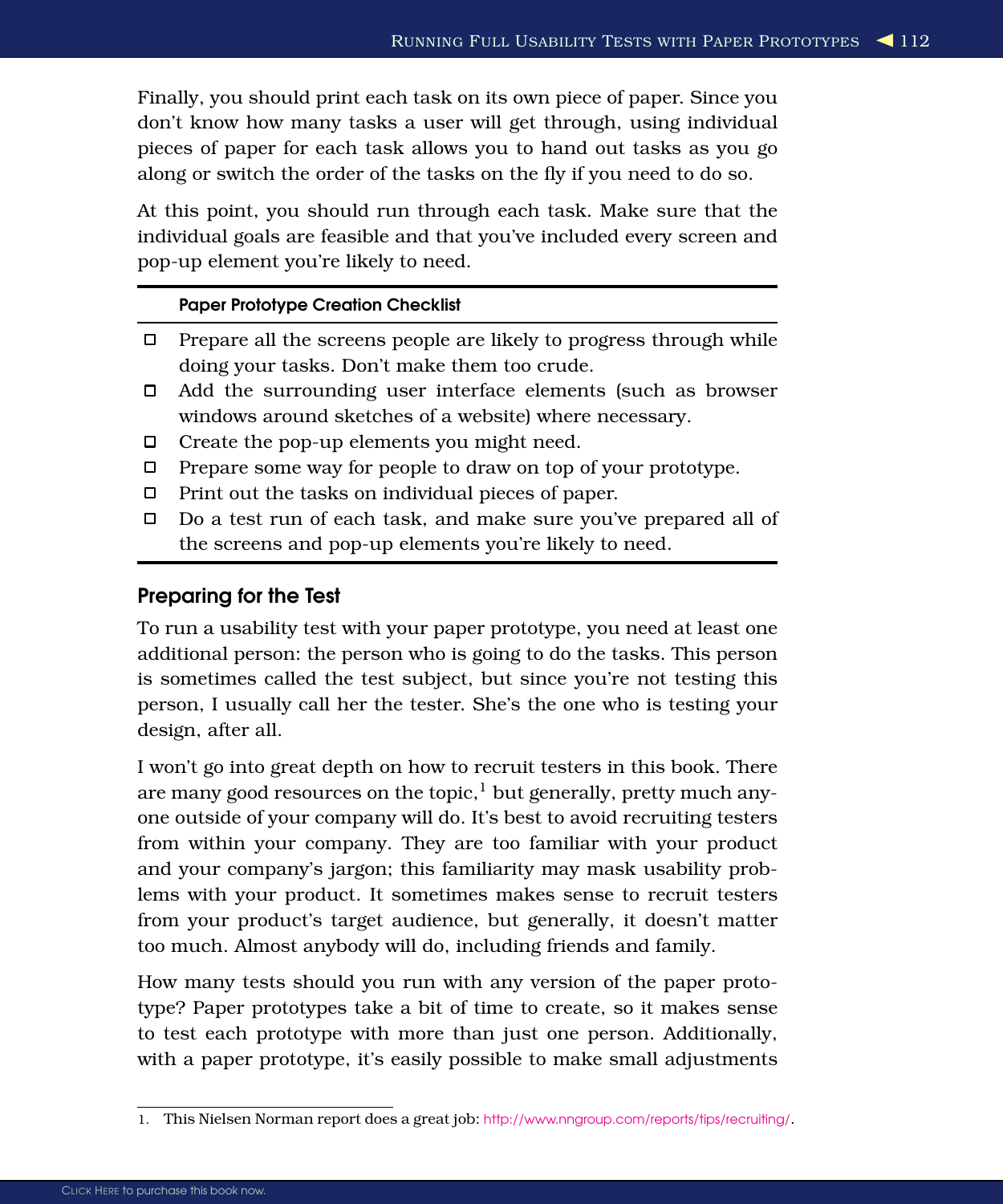#### The Original Computers

It seems funny to us that we would call a human the computer. Historically, though, computers actually were humans. The term was first used around 1600 and referred to people who carried out calculations.

It was only during World War II that machines started to take over this task, when people like Konrad Zuse and Alan Turing created the first computing machines. As these machines became more prevalent, the term computer eventually changed its meaning.

between tests. A good solution is to invite three or four testers and schedule them two or three hours apart. That way, you have enough time between tests to quickly go through the issues you've found and, if possible, make changes to the paper prototype accordingly.

While you can run a paper prototype usability test on your own, it's helpful to have at least one additional person there to assist you. Since you have created the paper prototype and since you know how the storyboard of your application looks, you are the perfect person to "play the computer" during the test. This means you will have to switch screens, show pop-ups, and simulate the user interface. This leaves you with little time to interact with the tester. Although you can do both if you have to, it makes sense to find a second person who can help you with this. This person is called the *facilitator*. Figure 11.1, on page 116 shows a typical setup for paper prototyping.

The facilitator is the person who guides the usability test by introducing the tester to how the test works by giving out tasks and by answering any questions the tester might have.

|        | Computer Controls the paper prototype, reacts to user input            |
|--------|------------------------------------------------------------------------|
|        | Facilitator Introduces the tester to the process, gives tasks, answers |
|        | questions                                                              |
| Tester | Interacts with the paper prototype according to the given<br>tasks     |

The facilitator should take notes during the test and (if you record the session) add the recording's timecode to the note so that each note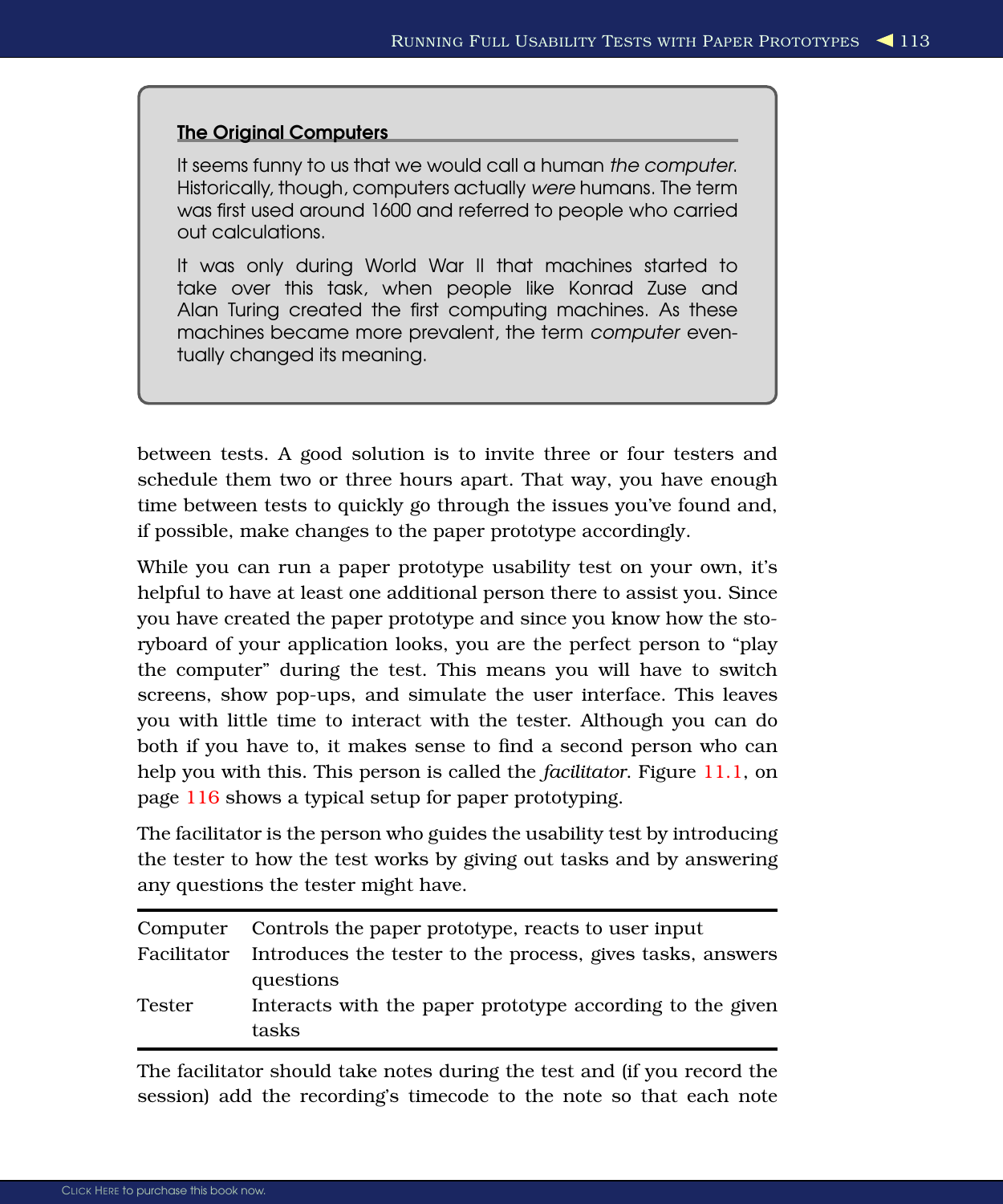can be matched to a video of what occurred. Taking good notes during the test can keep you from having to sift through hours of recorded usability tests.

Recording the session can be a good idea. It allows you to go through the session after it's over. Viewing a session after the fact allows you to focus specifically on what the tester is doing and will provide a ton of insight into the kinds of problems she encountered; often these are small things you might not have noticed during the test. Additionally, if you're not the one making the relevant decisions, a movie that shows people repeatedly failing at the same task can often quickly persuade people who otherwise don't believe that there even *is* a problem with the user interface.

I tend not to go into legal issues in this book. But remember that in addition to having testers sign a consent form, $^2$  the facilitator should also explicitly get permission from the tester to record the session if a recording will be made.

#### Test Preparation Checklist

- Recruit three to five testers, and schedule them about two hours apart.
- $\Box$  Find and train somebody to act as the facilitator.
- If you want to, prepare a way to record the test.
- □ Prepare a consent form for the tester.

#### Preparing the Tester

Have the tester sit across from the person playing the computer so that the computer can change the prototype in front of the tester. The facilitator should sit next to the tester, preferably slightly behind her so as not to be in the way.

Once everybody is ready, the first thing the facilitator has to do is to explain to the tester that it is not she who is being tested, but the user interface. This is basically the standard introduction you give at every usability test; you can read more about it in Chapter 28, *Usability Testing*, on page 242. A short version of the introduction might go:

<sup>2.</sup> If you don't already have a consent form for usability tests, I suggest you write one with the help of a lawyer familiar with the legal requirements in your location. Just make sure that your testers will be able to understand any legal provisions in the consent form.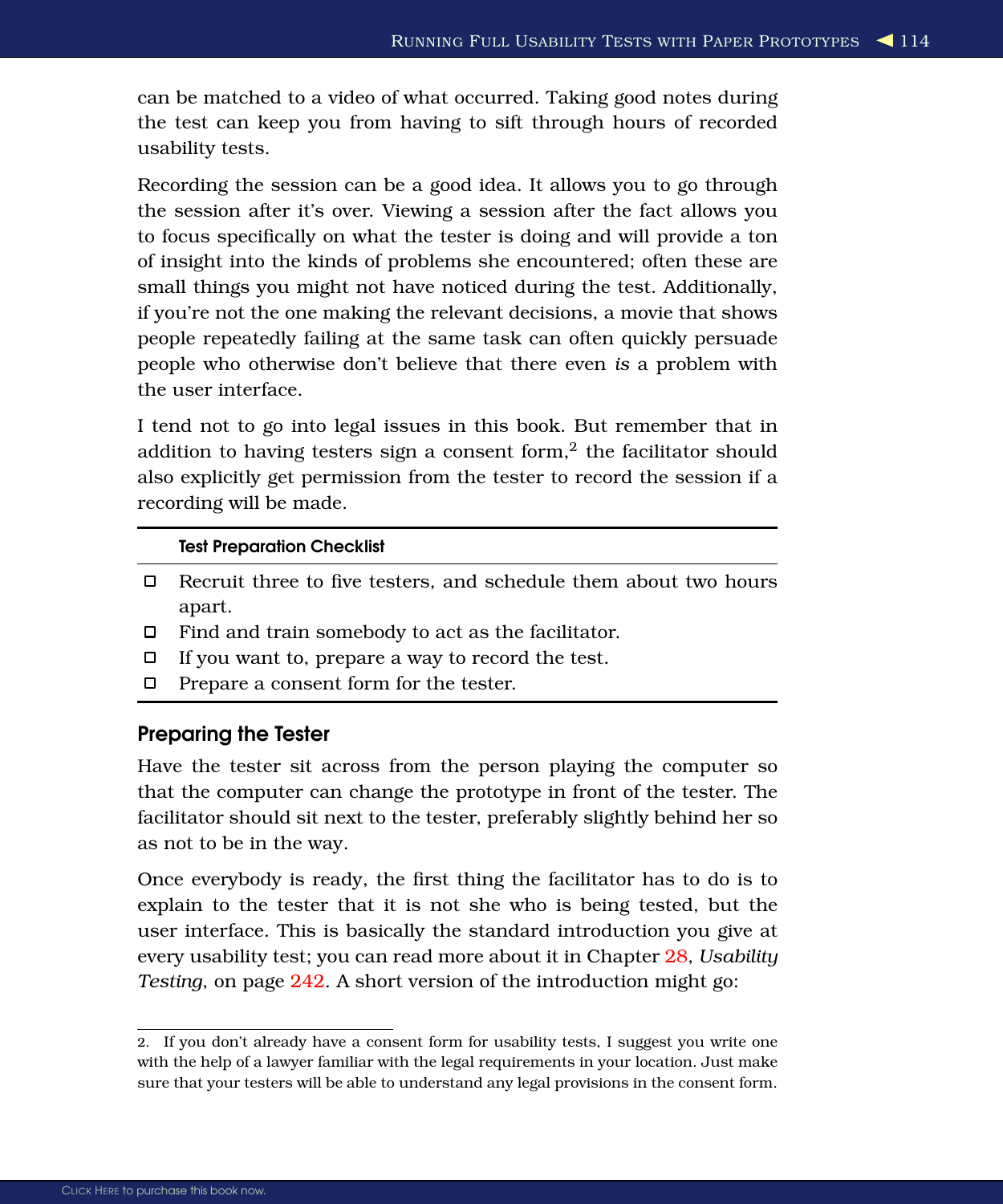#### **Observers**

The three roles I've mentioned so far are computer (the person who controls the paper prototype), tester (the person who interacts with the paper prototype), and facilitator (the person who leads the test). For most smaller companies, these are often all the people you will have in a usability test for a paper prototype. However, in larger companies, it makes sense to have more people participate and observe the tests. In my experience, programmers and people from the management team can profit tremendously from seeing how users interact with their products.

We call the people who observe tests observers.

For a usability test of a paper prototype, observers can either sit in the same room as the other three people, observe from a different room, or watch the video after the fact. If they sit in the same room, they need to know that they should not interfere or influence the tester in any way. Generally, I think it is a bad idea to have observers in the same room as the tester, but since tests of paper prototypes already require a computer and a facilitator, adding two or three observers might not make much of a difference.

Tell your observers to take notes during the test. Afterward, you should spend an hour or so going through the issues found during the test. The more people who observe the test, the more issues they will find. You can use affinity diagrams to prioritize issues coming from several observers. This is explained in Carolyn Snider's excellent book Paper Prototyping: The Fast and Easy Way to Define and Refine User Interfaces [Sni03].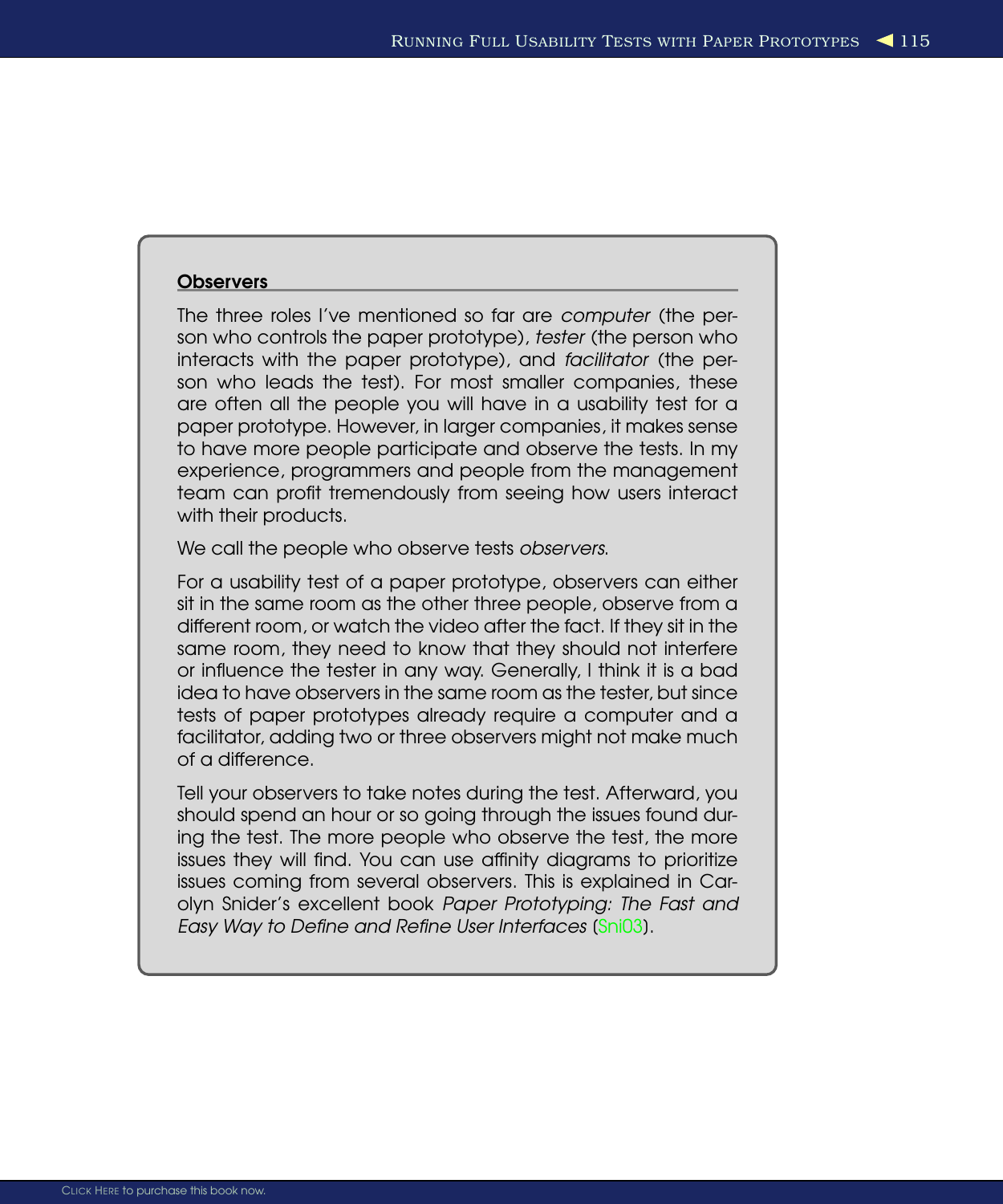#### COMPUTER



**TESTER** 

**FACILITATOR** 

Figure 11.1: The roles in paper prototyping

Hi, I'm Michael. I work here as a software designer. This is my friend Sandra. She also works in the design department, and she will help me with this test.

First of all, I want to thank you again for taking the time to help us with this.

Today, we are testing a new design for our product to see whether it works the way we intended. I want to make it very clear that we are testing the design, not you. This new design has never been used outside of our design team, so we are hoping to find problems in the design by observing people interact with it. So, don't worry if you get stuck or if something doesn't work as you expect it to; this is exactly the kind of feedback we are looking for!

As you can see, we haven't implemented the design yet; it's still on paper. We want to iron out any problems before we start writing code. So today, my friend Sandra will play the part of the computer—she'll do all the things the computer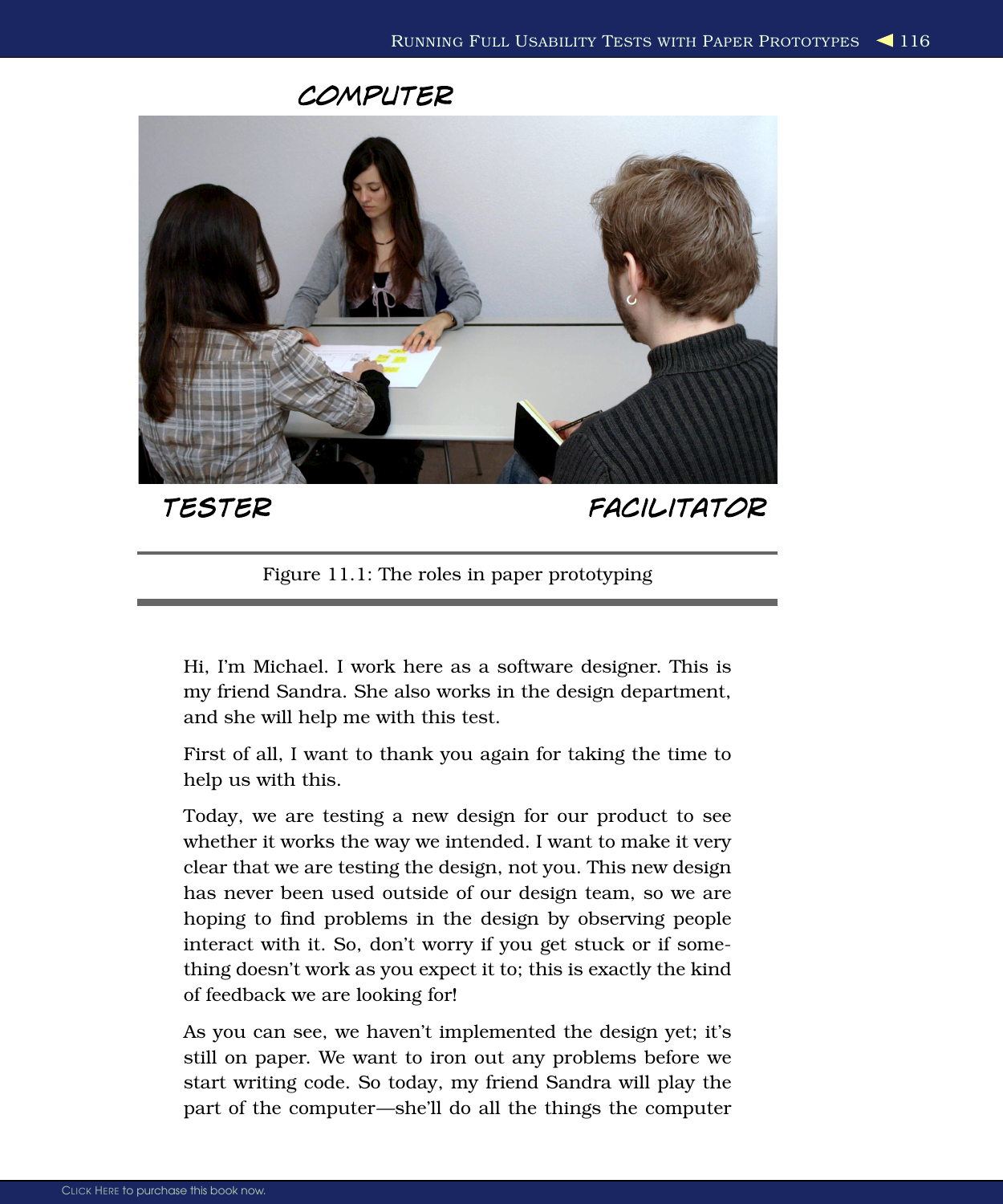would do. Since she's playing the computer, she won't say much today, but she will change what you see according to your input, like a real computer. While you interact with our design, please feel free to tell me whatever is on your mind and ask questions. Since we are trying to see how people interact with this product when we are not around, I may not always be able to answer your questions immediately, but they will still help us understand what is going through your mind.

With your permission, I will record this session. This is just so we can go back and figure out how to improve our design. We will never publish this recording in any way.

Do you have any questions about how this will work?

Then, have the tester sign the consent form.

It's a good idea to make some notes or keep a checklist about what to say beforehand, just to make sure that the facilitator mentions every relevant point. There's a lot of ground to cover, and it's easy to forget something.

Next, the facilitator should quickly introduce the tester to the paper prototype. Explain what she is looking at: "This is the home page of our new website." Next, explain how to interact with it:

You can use this just like you would use a regular computer. To click something, point with your finger. You can also drag things as you would with a mouse. To type something, use a pencil to write directly onto the prototype—don't worry, we have extra copies. To delete something, use the eraser. If something you do changes the screen, our human computer will take care of this and replace the screen or add pop-ups or menus to this screen. Again, feel free to talk out loud. The computer will only react to clicking and typing, though.

You can use an example sketch to demonstrate things such as pointing, dragging, writing, and erasing while you explain this.

The facilitator should point out that the tester should talk only to him or her, not to the computer. If the tester starts talking to the computer during the test, make sure that the facilitator is always the one who responds. And again, take care to point out that it's the design that's being tested, not the tester.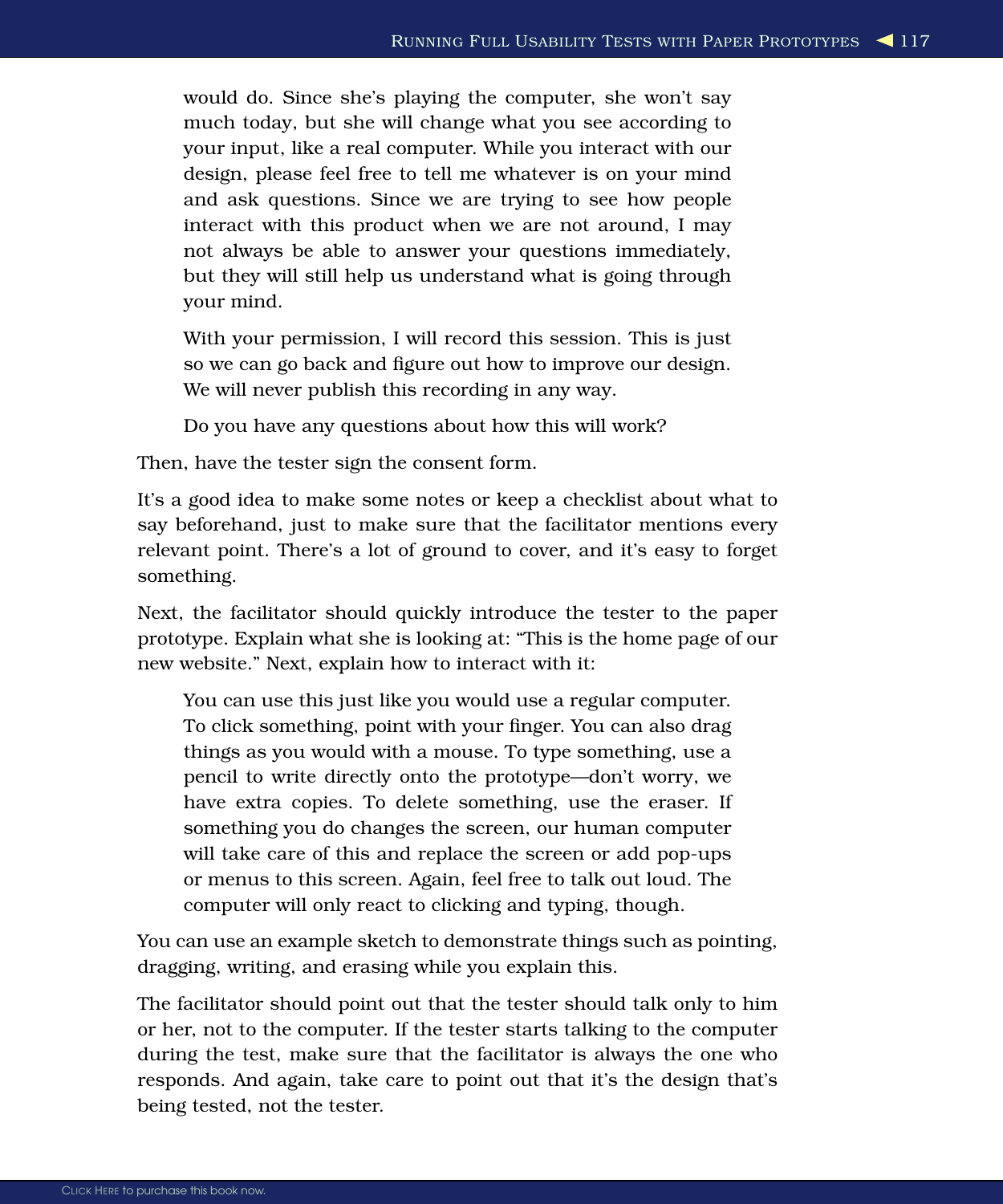#### Running the Test

Finally, introduce the first task:

OK, now that we have that out of the way, let's start testing the design. I have written a task on this piece of paper. Take your time to read it. Once you're ready, you can start interacting with the design.

There are a few things the facilitator should keep in mind during the test. First of all, it's important to avoid influencing the tester. This is especially relevant when the tester gets stuck and starts asking questions. Once it becomes obvious that the tester won't be able to solve the problem by herself, it's OK to give a hint (or move on to the next task), but generally, the facilitator must take care not to lead the tester.

At most, the facilitator can ask questions but, again, should make sure not to accidentally influence the tester by offering hints on how to use the design. Avoid terminology seen in the design. The facilitator's questions should be as generic as possible, along the lines of "What are you thinking right now?" or, if the tester is stuck, "Tell me what you see on that screen." For more common mistakes made during usability tests, see Chapter 31, *How Not to Test: Common Mistakes*, on page 270.

Generally, as long as the tester seems occupied by the interface, it's best to remain silent. After all, people using your product at home don't have one of your employees looking over their shoulder, constantly asking them how they feel about your product.

The facilitator should avoid doing anything that may make the tester feel uncomfortable. Having people observe your errors can already be stressful; don't add to the stress. If the facilitator notices that the tester is getting frustrated, it's OK to intervene and offer a bit of help, encouragement, or even a quick break. Indicators that intervention is necessary are the tester asking for help, the tester starting to blame herself for problems, or the tester getting stuck. Make sure to avoid sounding condescending when you offer encouragement or a break.

The computer's job is to update the prototype based on the tester's input. If everything goes as planned, with paper prototype testing this mainly consists of replacing the current screen with a different screen or adding and removing Post-it notes of interface elements as needed. In some cases (for example, when the tester uses the search function), the computer can also erase things from screens or write text onto screens. For data-heavy applications, especially if they include a promi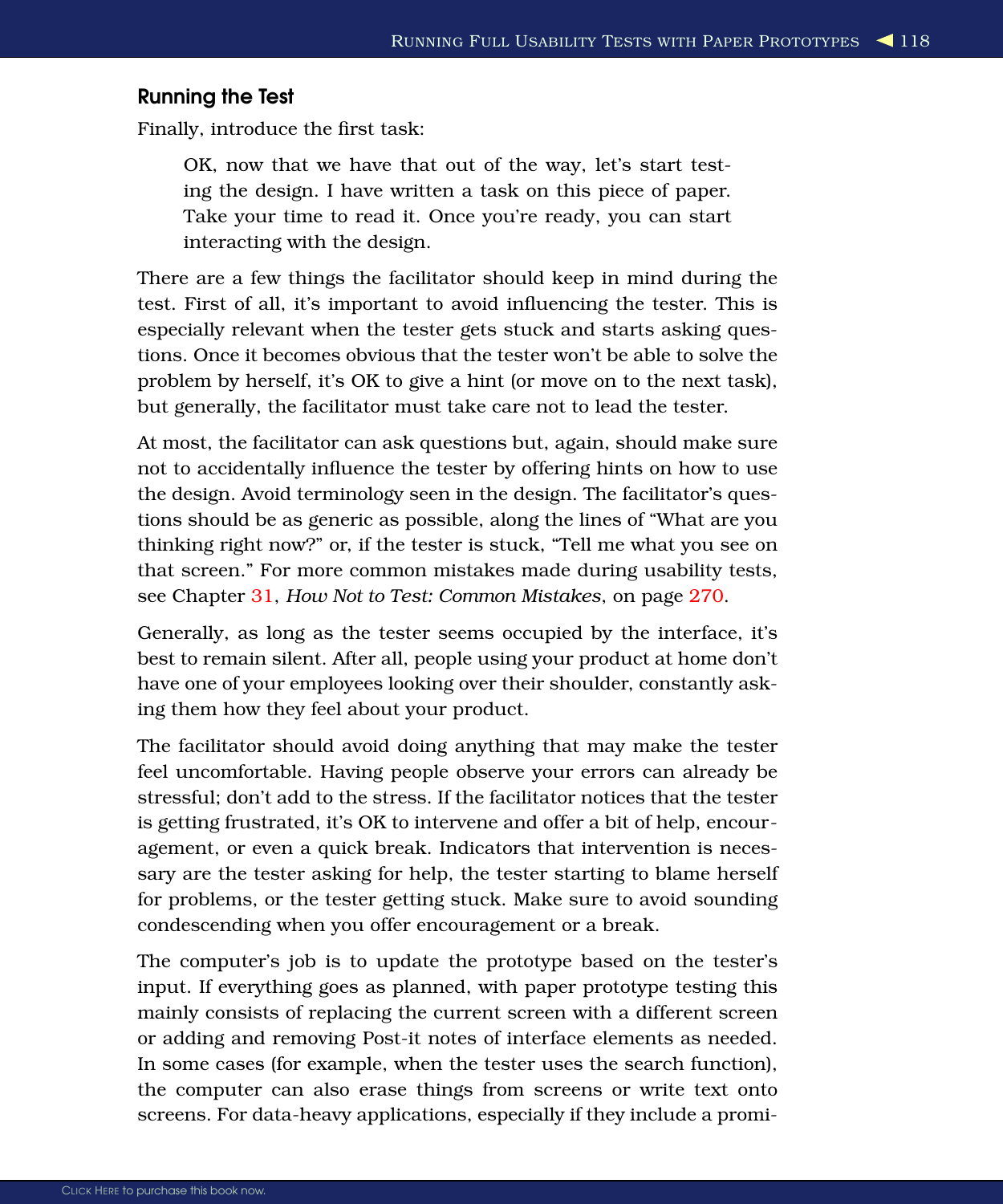nent search feature, it may make sense to prepare some screens that you've already filled in with data for the path you expect the tester to take.

Sometimes, the tester takes a route nobody expected. In those cases, the computer can create a quick mock-up of the screen, or, if the tester goes too far off track, the facilitator can intervene and either stop the test or bring the tester back on track.

After the tester has finished the first task, both the facilitator and the computer can take a minute to ask any questions they might have and didn't want to (or could not) ask during the test—for example, "You hesitated before clicking the Buy button; do you remember what went through your head at that point?" Personally, I prefer it if the facilitator doesn't ask too many questions during the test and instead waits until the task is finished. This makes it less likely that the facilitator influences the tester's behavior. The disadvantage is that the testers often don't clearly remember exactly what they did during the test or why they did something.

Once this is done, give the tester the next task, and have her continue with the test.

When the last task is over or you're about to run out of time, you can finish up by asking the tester for some opinions, if you want. Opinions are generally not what we're looking for, but people sometimes come up with interesting thoughts after a test. For example, you could ask what the tester *didn't* like about the design, whether she would use your product, and what she would use it for.

It's a good idea to ask what the tester thought of the whole experience. As a sort of meta-test, the things people point out after such a test can often be useful input for improving future tests.

Finally, thank the tester again for her time, and make sure she understands that the results of the test were helpful to you.

#### Analyzing the Results

Avoid any kind of statistical or formal evaluation. Usability tests provide qualitative data, not quantitative data. It would be misguided to do formal analyses of the results of such a test. It would also be unnecessary. In fact, even from merely looking at a video of a usability test, it is usually quite obvious where the big problems are.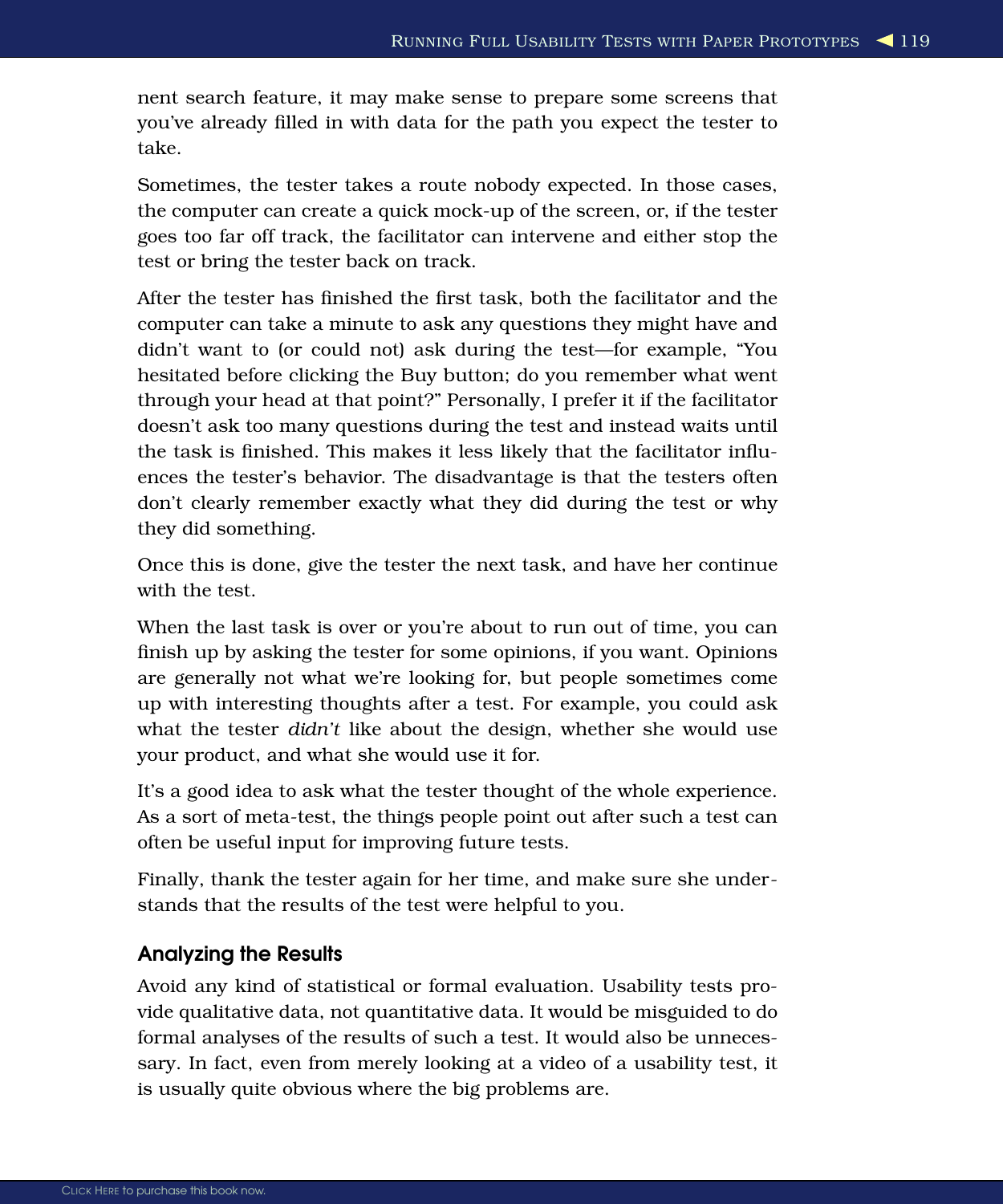Instead of investing a lot of time into analyzing the results, identify the problems, prioritize them, let each team member pick the ones they want to solve, let them come up with possible solutions, make the changes to the design, and test again as soon as possible (with another set of testers).

#### Knowing When to Stop Testing

So, how do you know when your design is good enough and you can stop doing usability tests?

Basically, you don't stop testing. Testing is a constant part of the development process. During this process, as you iron out the problems with your paper prototypes and move toward writing real code, you will also gradually move from testing paper prototypes toward testing running code. However, paper prototyping will remain a valuable tool every time you work on a major design change. It's always easier to test such changes on paper first and implement them in code only once you've settled on a workable, tested design.

#### Takeaway Points

- To know how to improve sketches and mock-ups, test them with real people.
- Tests don't have to be complex. Show sketches to people, and ask them simple questions.
- For more extensive tests, define tasks that touch critical areas of your product. Prepare at least five or six tasks. Each should take between two and ten minutes. Tasks should not be prescriptive.
- Print out the tasks on individual pieces of paper.
- Recruit three to five testers, and schedule them about two hours apart.
- You can run the whole test on your own, but it's best if you focus on simulating the computer and have another person act as the facilitator.
- Prepare all the screens people are likely to progress through while doing your tasks. Screens should not be too crude. People unfamiliar with your product should be capable of reading them.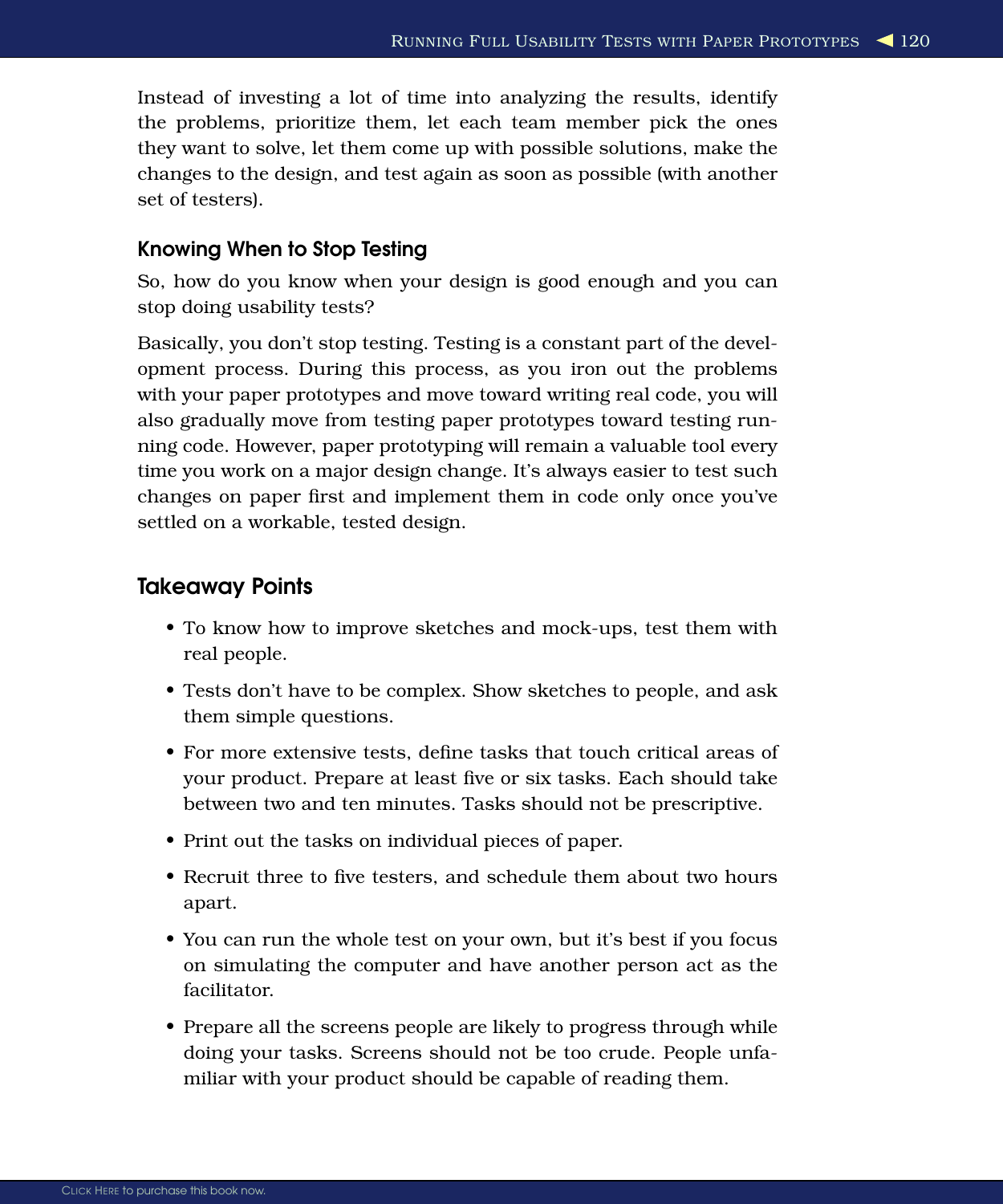- Add the surrounding user interface elements (such as browser windows around sketches of a website) where necessary. Create the pop-up elements you might need.
- Do a test run of each task to make sure you've prepared all of the screens and pop-up elements you're likely to need.
- When the test starts, explain to the tester what is going on. Make sure to emphasize that you are testing the design, not the tester.
- Make a checklist of everything you want to say, and check off the points as you make them during the introduction. Don't forget to have the tester sign the consent form.
- Explain how the tester should interact with the "computer." Allow him or her to draw on top of your prototype.
- During the test, avoid influencing the tester. Don't make the tester feel uncomfortable. Intervene when you feel that the tester is getting frustrated.
- After the test, do a short debriefing, and thank the tester for her help.

#### Further Reading

Carolyn Snider has written the definitive book on paper prototyping. It's called *Paper Prototyping: The Fast and Easy Way to Define and Refine User Interfaces* [Sni03]. If you're serious about paper prototyping, you need to read it.

Userfocus has a neat article about paper prototyping with links to more resources<sup>3</sup>

<sup>3.</sup> At <http://www.userfocus.co.uk/articles/paperprototyping.html>.